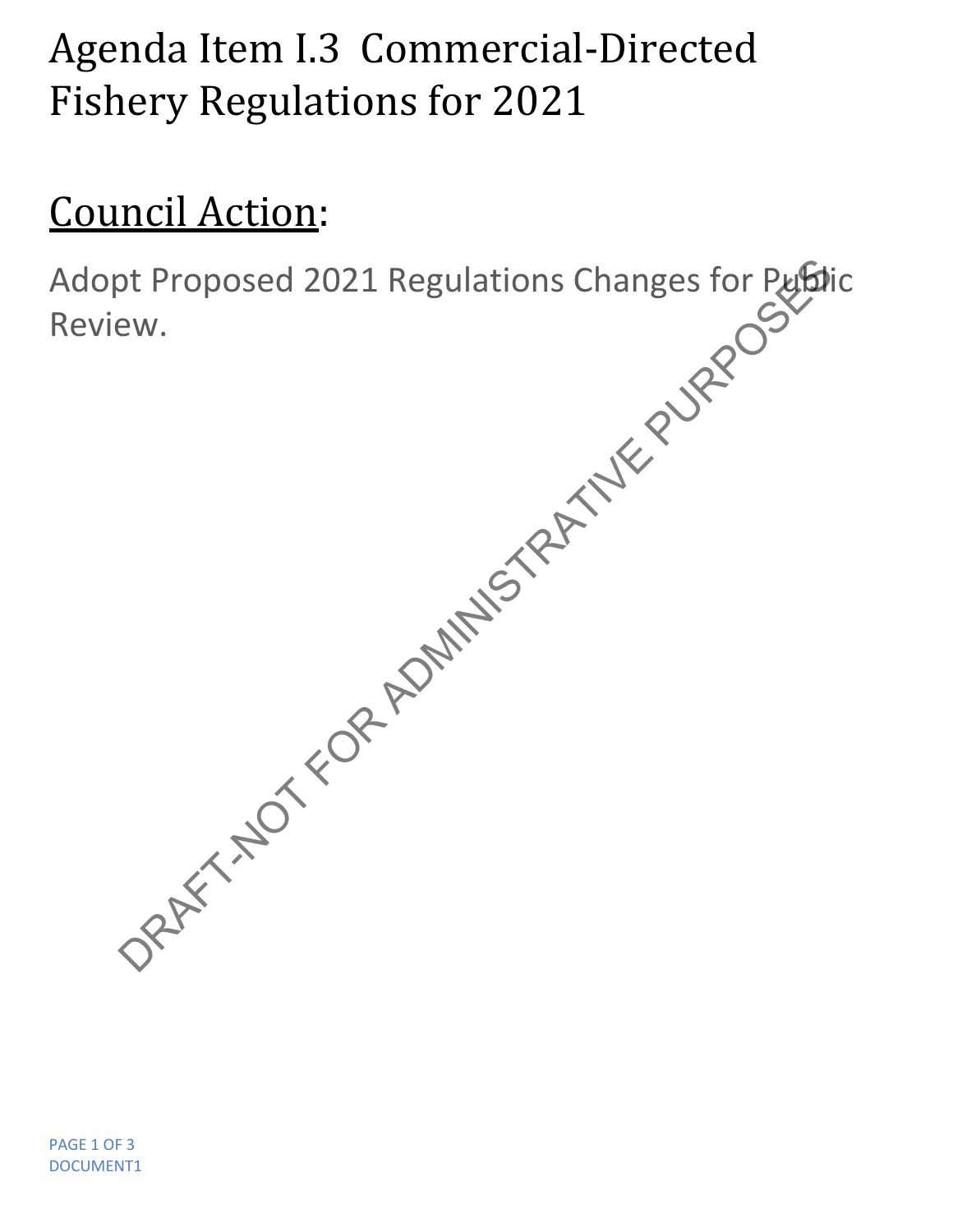I.3 ODFW Motion

I move the Council adopt for public review a preliminary recommendation to the International Pacific Halibut Commission for the nontribal directed commercial fishery in Area 2A in 2021 as follows:

• 58 hour fishing period duration (0800 Day 150 1800 Day 3), to be open either: SPARE THE SPACE of the spanning period duration (0800 Day 156-1<br>
3), to be open either:<br>
Dption 1: Mondays – Wednesdays<br>
Dption 2: Tuesdays - Thursdays<br>
Dption 2: Tuesdays - Thursdays<br>
Deption 2: Tuesdays - Thursdays<br>
Dep

Option 1: Mondays – Wednesdays

Option 2: Tuesdays - Thursdays

Season start: fourth Mondaxin June

Moved by Maggie Sommer

2nd by Heather Hall

Motion passed unan